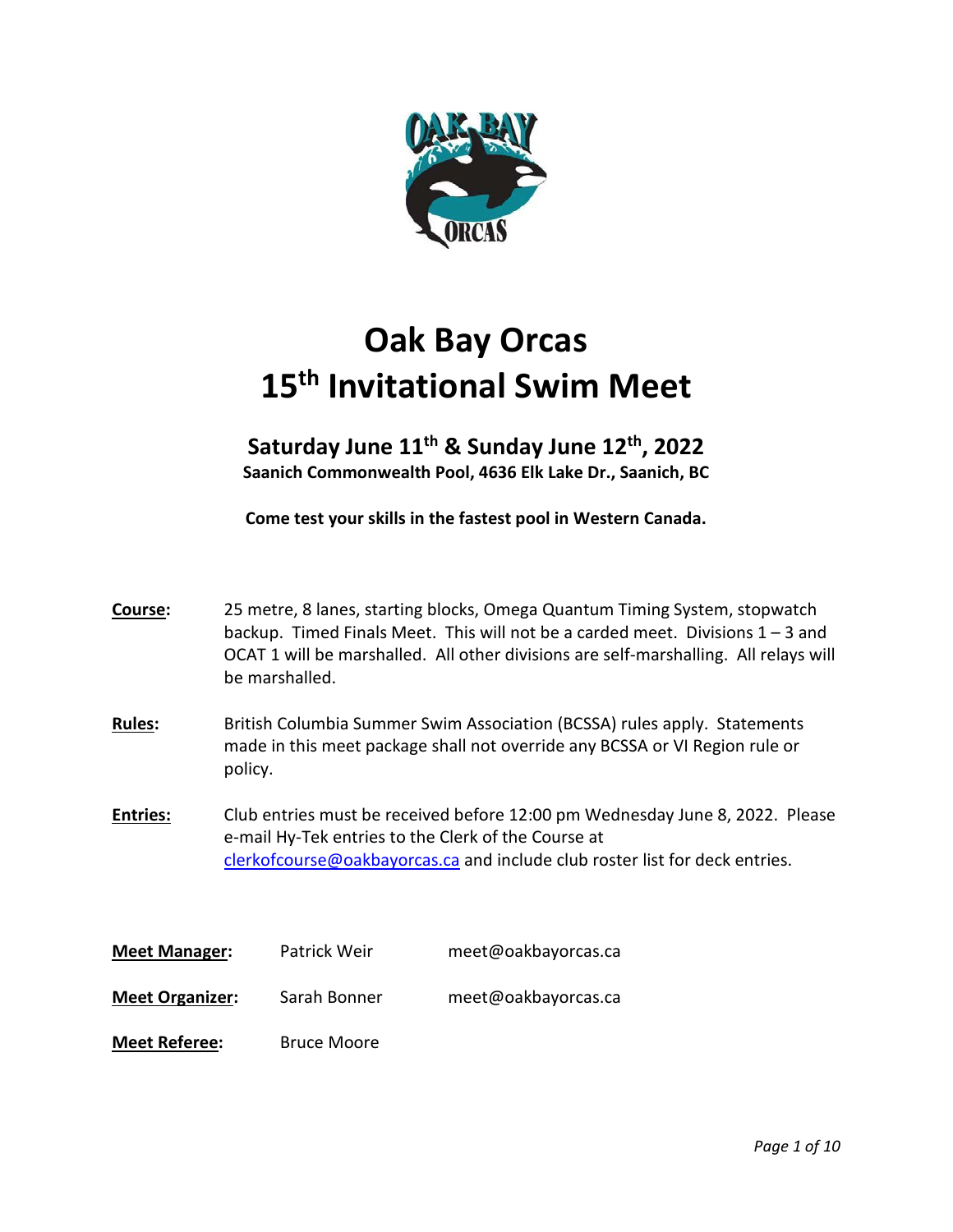## **Saanich Commonwealth Pool Permit of Use:**

This meet is the first full meet held at Saanich Commonwealth Place (SCP) since the start of COVID-19. While we are extremely fortunate to have our meet held at SCP, we are required to follow practices and procedures that will be different from those of previous meets held at SCP. **Consequently, please read this document extremely carefully**.

## **NEW: Registered Swimmer Capacity:**

Because of its specific health and safety requirements, SCP is limiting the meet to a maximum of 300 registered swimmers for the entire two-day meet. The number of swimmers that each club will be permitted to register will be determined based upon the number of swimmers each club had registered as of May 1, 2022 as a percentage of swimmers registered in the entire region. Each club will be notified by Thursday June 2, 2022 as to how many swimmers may be registered.

## **Entries:**

- Due to the cap on the number of registered swimmers, the "Novice" events scheduled on Sunday are offered to only those swimmers who are registered to swim in one or more 50 metre events. Swimmers wishing to swim in a "Novice" event must be registered in the meet file. A swimmer is to be entered as a "Novice" in a particular event only if they are unable to swim a 25 metre stroke in less than 30 seconds and are still developing stroke specific skills. Once a swimmer has swum a 50 metre event (including relays) at a BCSSA swim meet, they are no longer considered novices in that stroke, regardless of time achieved, so please be careful when forming relay teams. Times swum in Novice events will not be posted. Swimmers in Novice events are to show up in the marshalling section of the on deck bleachers.
- All swimmers must be registered with the Vancouver Island Region of the BCSSA.
- Early entries are absolutely appreciated!
- Please email *clerkofcourse@oakbayorcas.ca* to let us know if your club will not be attending.
- No late entries will be accepted.
- Swimmers must be entered with an official BCSSA time.
- New swimmers who have never swum or achieved a valid time in a specific stroke must be entered with a "NT".
- Returning swimmers who have a valid time for their events must be entered with these into the appropriate division. However, if they have not swum a particular event before (e.g., Division 3 50 back, now in Division 4 swimming 100 back), must be entered with a  $"NT".$
- Swimmers (Divisions 1 8) may enter a maximum of 7 individual events, plus 2 relays. Each swimmer can therefore swim a maximum of 9 events over the 2 days.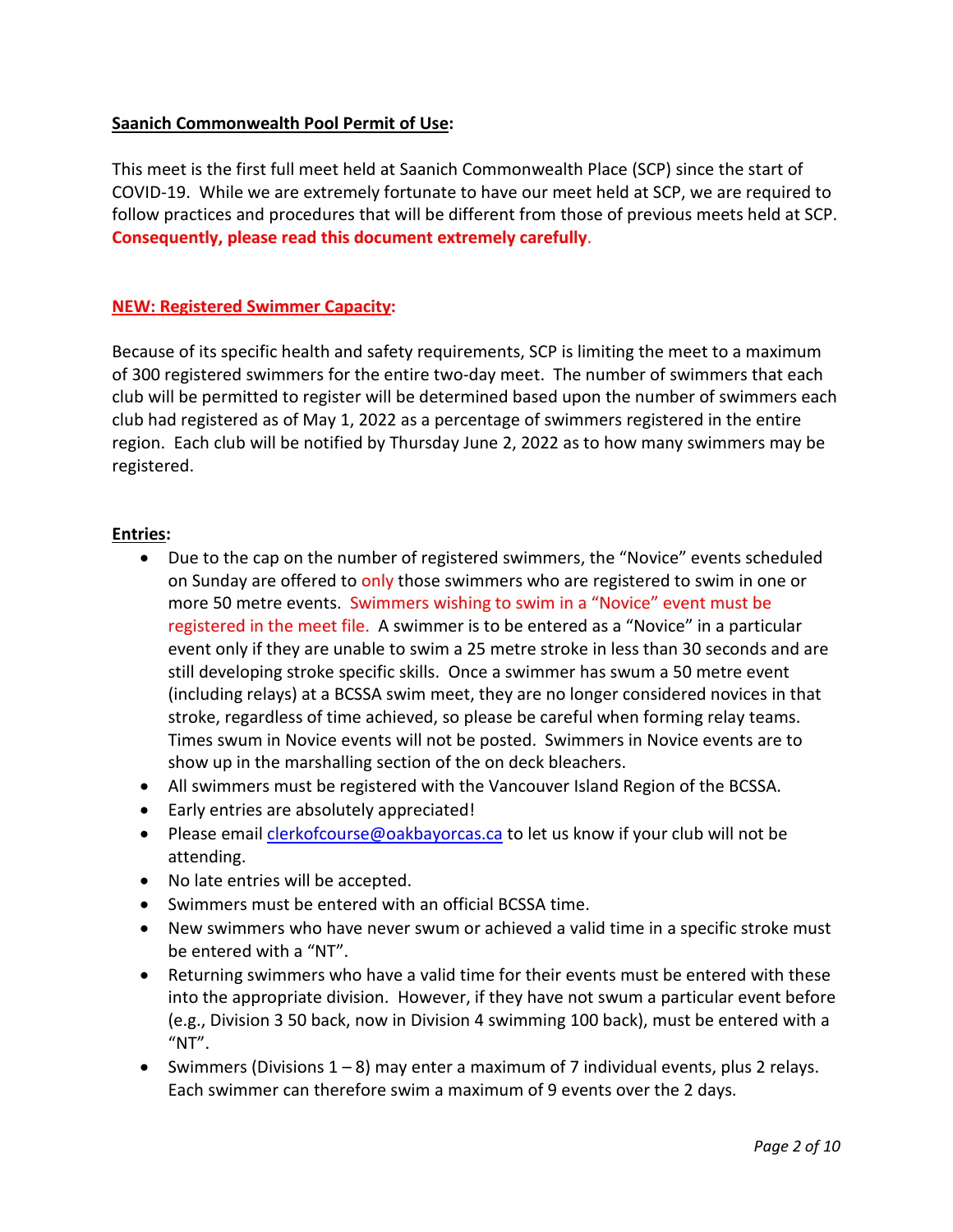• Please enter 'O' swimmers into their respective 'O' event, AND their respective 'S' event, as described in "How to enter O swimmers" available on the region website.'O' events will have no cost in the meet so that the 'O' swimmers are not charged double. Due to changes in the Registered Swimmer Capacity at Saanich Commonwealth Pool, "O Cat" entries for swimmers ONLY registered in "O Cat" events will not be accepted.

## **Fees:**

- \$45.00 flat fee per swimmer, irrespective of number of days swum (\$40.00 registration fee and \$5.00 Saanich Commonwealth Pool High Performance fee).
- \$10.00 per relay.
- \$12.00 per individual swimmer deck entry in each race, in addition to the \$45.00 flat fee. Deck entries will be added to club bills. The high cost of deck entries is to discourage deck entries where at all possible, due to the need to finish the meet on time.
- No refunds for missed or scratched events.
- Meet fees, payable to Oak Bay Orcas, must be handed in to the Clerk of the Course before the end of the meet on Sunday.

## **Officials:**

• All officials from all clubs are needed on deck to help run our meet. All recent attendees at the Region One Stroke and Turn clinic are especially encouraged to participate and should attend the Officials Meetings as described below. Thank you for your support!

## **Deck Entries & Scratches:**

- All deck entries and scratches must be submitted to the Clerk of the Course by 12:10 pm on Saturday and 8:10 am on Sunday. These deadlines are strict and will be enforced.
- Deck entries will be allowed at the discretion of the Clerk of the Course on the day of the meet. Athlete BCSSA # and birthdate must be provided if you do not send a club roster with your entries. Deck entry swimmers will NOT be seeded and will be fit in to events where available, if accepted by the Clerk of the Course.

## **Relays:**

• Relay teams will be seeded in their appropriate Division regardless of the number of "O" swimmers on the team. If more than one "O" swimmer is on a relay team, that relay will be treated as an "O" Cat relay in the final results. Relay entry cards must be handed in to the Clerk of the Course by 2:00 pm Saturday and 10:00 am Sunday. All relay teams must have 4 swimmers.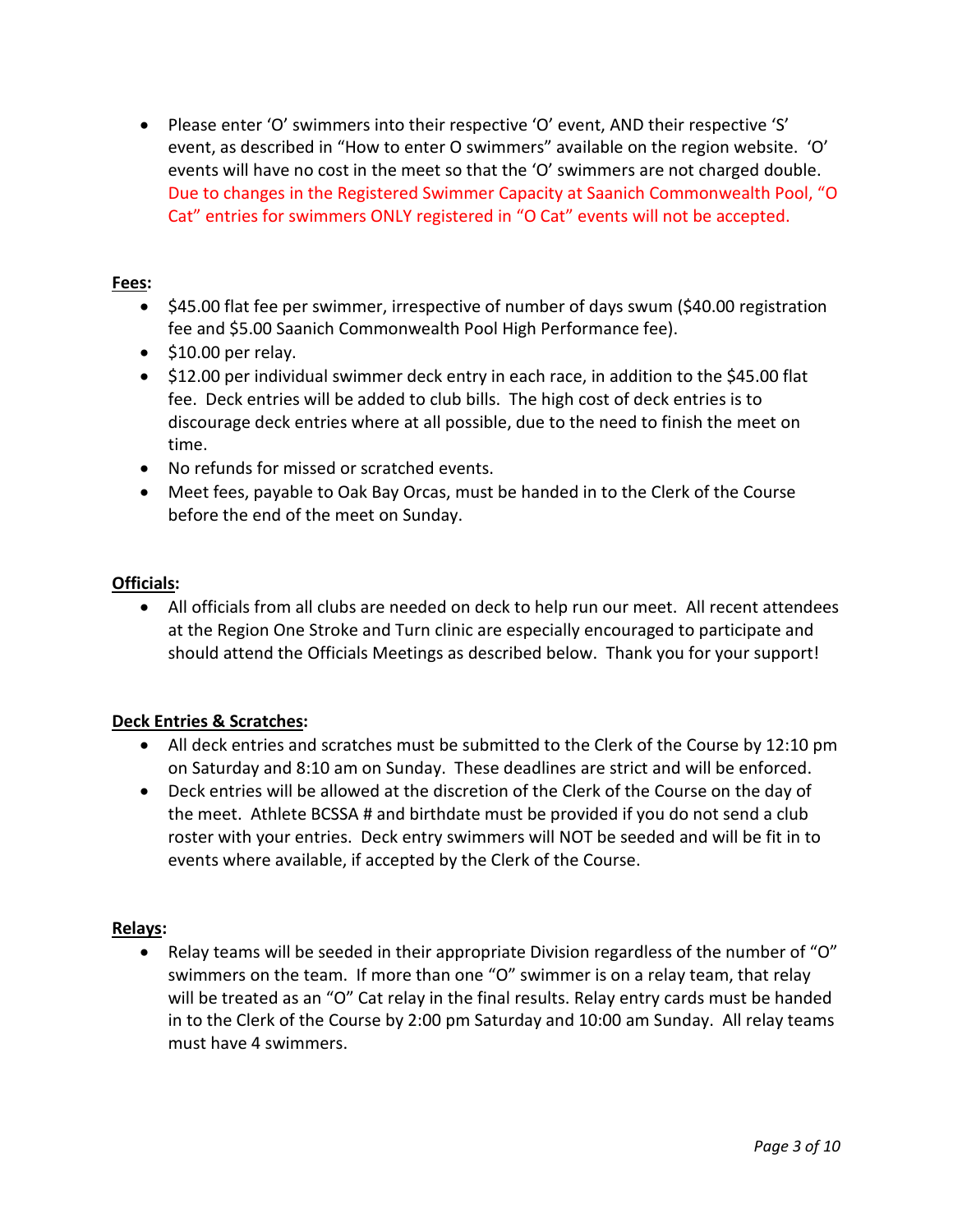## **Heat Sheets & Results:**

- Heat Sheets will be emailed to club Presidents, for distribution to their members and coaches, and available on-line on the Orcas Website.
- Events will also be updated to the Meet Mobile App.
- Results will be posted, as they become available, on the wall above the bleachers on the north side of the facility.
- All Hy-Tek results will be sent by email and posted to the VI Region & BCSSA websites.
- Ribbons should be available at the end of the meet. Your Coach or Team representative may pick these up in the Ribbon Room (to the right of the on-deck booth). Please let the Meet Manager know if this is not possible.

## **Marshalling:**

- Swimmers will report to marshalling on the pool deck when their event number is posted. Divisions 1 - 3 will be marshalled; all others must check in for their event at the marshalling table but then are responsible to be behind the blocks in time for their races.
- There will be full marshalling for all divisions for relays.
- Please be advised that announcements made over the public address system are courtesy calls only. The onus is on swimmers and coaches to ensure that they are present for any races or marshalling for their races.

#### **Event Seeding:**

• All events will be raced as timed finals. Swimmers with no times will be seeded in the slower races.

#### **Swimmers with a Disability:**

• Coaches must notify the Meet Manager at the beginning of the meet of any swimmers with a disability. Swimmers with a disability must attempt to swim the proper stroke.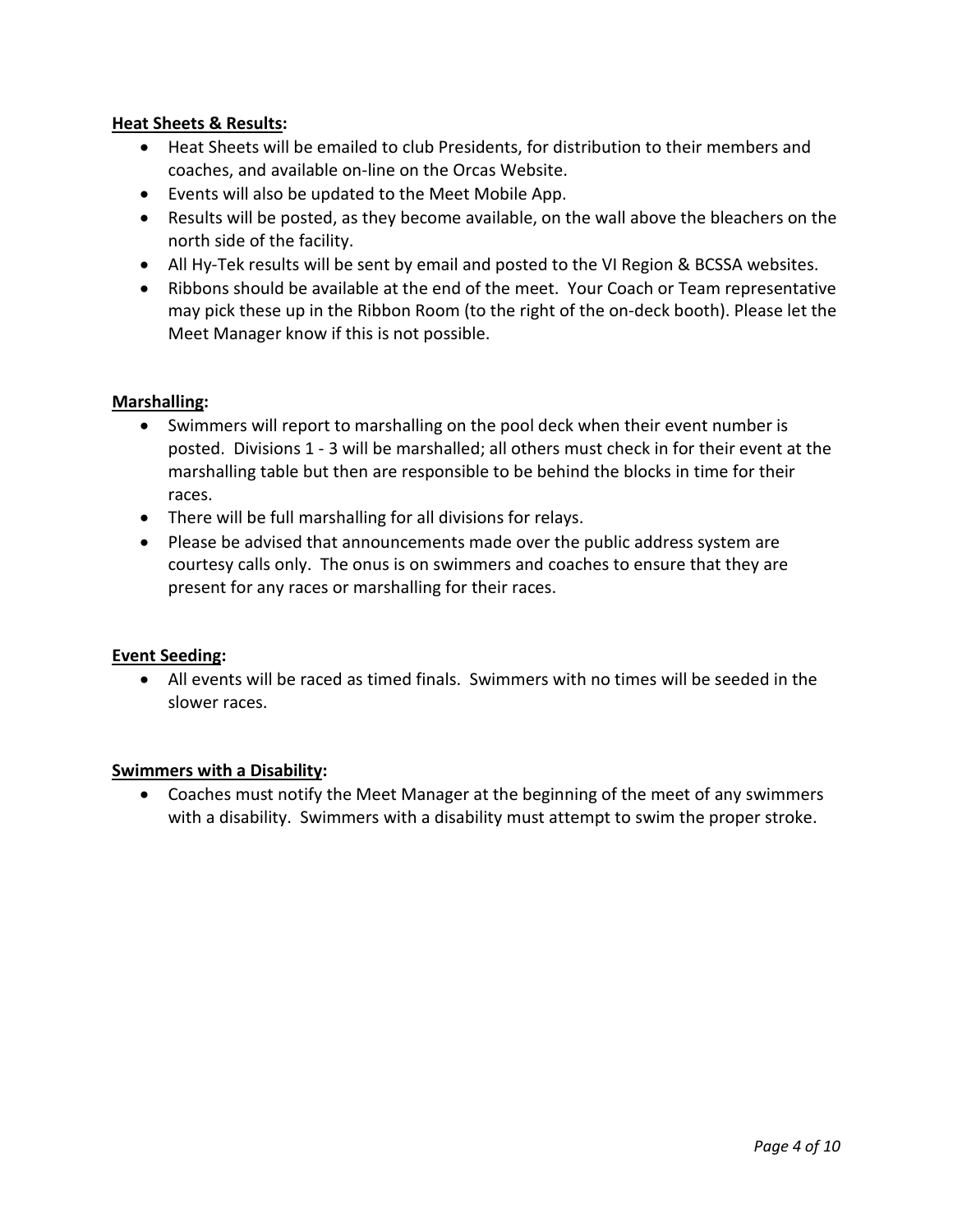## **Event Days and Start Times:**

| <b>Saturday June 11th</b>               | <b>Sunday June 12th</b>                |  |
|-----------------------------------------|----------------------------------------|--|
| 12:10 pm All Deck Entries and           | 8:10 am All Deck Entries and Scratches |  |
| Scratches in to the Clerk of the Course | in to the Clerk of the Course          |  |
| 12:15 pm Officials Meeting              | 8:15 am Officials Meeting              |  |
| 12:15 pm Group A Warmup                 | 8:15 am Group B Warmup                 |  |
| 12:30 pm Coaches Meeting                | 8:30 am Coaches Meeting                |  |
| 12:35 pm Group B Warmup                 | 8:35 am Group A Warmup                 |  |
| 1:00 pm O Canada and Competition        | 9:00 am O Canada and Competition       |  |
| starts                                  | starts                                 |  |

NOTE: All clubs will be notified of their group and lane assignments by e-mail on Thursday June 9, 2022. This will be based on the number of swimmers registered.

## **Events:**

| <b>Saturday June 11th</b>          | <b>Sunday June 12th</b>               |
|------------------------------------|---------------------------------------|
| 100 IM (Div 1 - 3 and OCAT 1)      | 25 Fly (Novice)                       |
| 200 IM (Div 4 - 8, OCAT 2 and O8)  | 25 Back (Novice)                      |
| 50 Free (Div 1 - 8)                | 50 Fly (Div 5 - 8, OCAT 2 and O8)     |
| 50 Fly (Div 1 - 4 and OCAT 1)      | 50 Back (Div 1 - 3 and OCAT 1)        |
| 100 Fly (Div 5 - 8, OCAT 2 and 08) | 100 Back (Div 4 - 8, OCAT 2 and 08)   |
| 200 Medley Relay                   | 25 Breast (Novice)                    |
|                                    | 25 Free (Novice)                      |
|                                    | 50 Breast (Div 1 - 3 and OCAT 1)      |
|                                    | 100 Breast (Div 4 - 8, OCAT 2 and 08) |
|                                    | 100 Free (Div 1 - 8)                  |
|                                    | 200 Mixed Free Relay                  |

#### **Awards:**

• All Individual Events  $1<sup>st</sup>$  to  $8<sup>th</sup>$  place ribbons

- All Relays  $1<sup>st</sup>$  to 3<sup>rd</sup> place ribbons
- 

• Novice Events Participation ribbons and goodies (note: swimmers

must register for Novice events)

## **Deck Food & Beverages:**

- **No food may be consumed on deck**.
- **No beverages other than water are permitted on the deck**.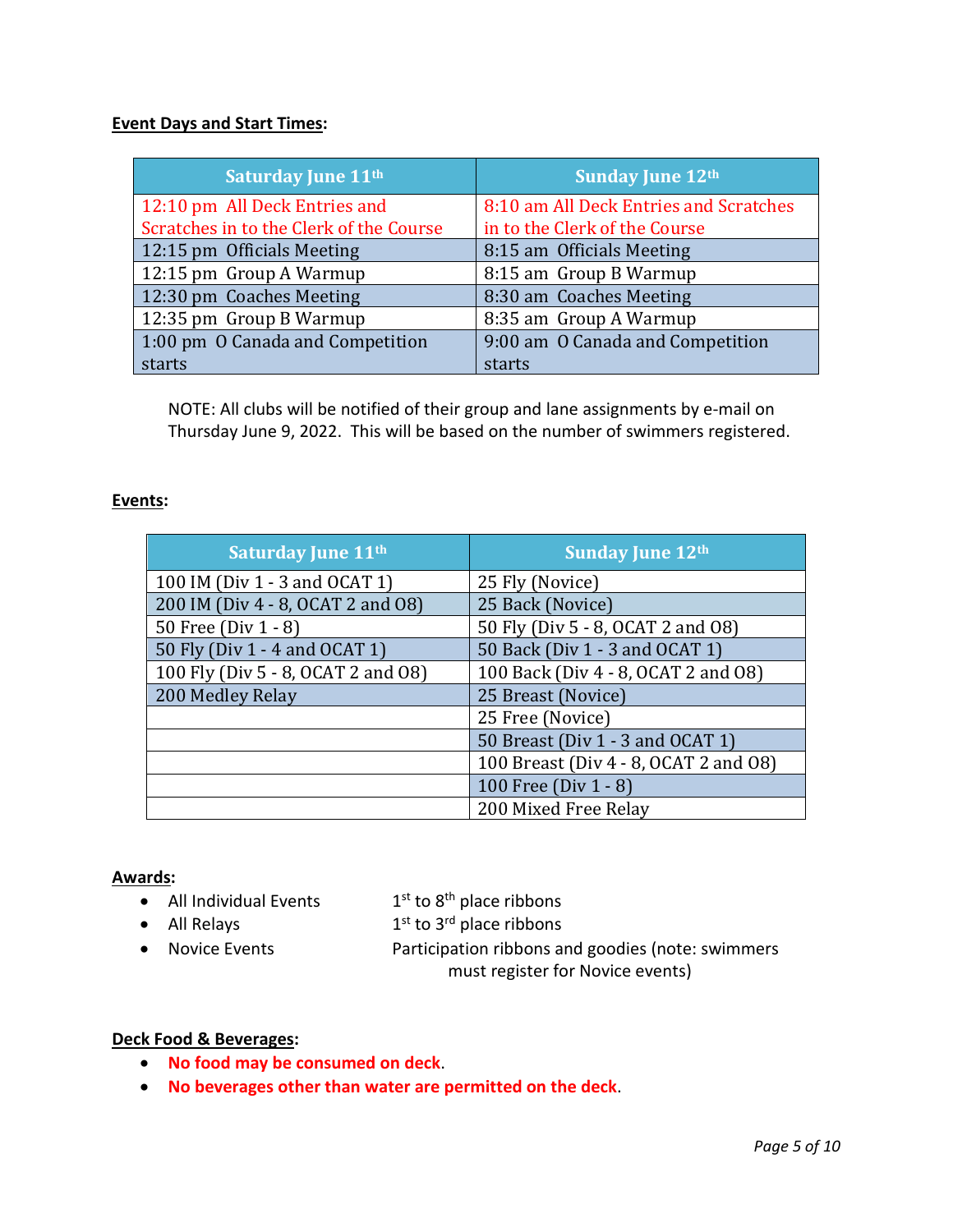- Please bring a personal use refillable (non-glass) water bottle and refillable (non-glass) coffee mug. The refill station is located to the right of the food service room (located at the far end of the warm-up pool). Bottled water will not be served. We are happy to refill your bottles if you are busy timing or officiating.
- Officials: Will be offered food and beverages in the designated hospitality area located at the far end of the warm-up pool. All food and beverage items – other than water - must be consumed within the room, as food and beverages are not permitted on the pool deck.
- Timers: Will be offered food and beverages in the designated food service area located at the far end of the warm-up pool. All food and beverage items – other than water - must be consumed within the room, as food and beverages are not permitted on the pool deck. Timers will be relieved on a regular basis for refreshment breaks.
- Coaches may pick-up a paper bag lunch from the designated food service area. One lunch will be provided each day, consisting of a sandwich, fruit and snack. Lunches are not permitted on the pool deck. By 12:00 pm June 6, 2022, all clubs are to email [meet@oakbayorcas.ca](mailto:meet@oakbayorcas.ca) to advise of the number of coaches expected and of any particular food allergies.

## **Coach Areas:**

- Due to deck capacity restrictions, only one coach per Club is permitted on the pool deck at any one time. The designated area marked "Coaches" is reserved solely for the use of the remaining coaches from each club.
- The 1.8 metre zone of exclusion will be used around the pool edge. Coaching from this area is not permitted or tolerated.
- Please email [meet@oakbayorcas.ca](mailto:meet@oakbayorcas.ca) by 12:00 pm June 6, 2022 to let us know how many coaches from your club will be attending the meet.

## **Club Duties:**

Each club is expected to provide deck officials and timers/recorders throughout the meet and must be ready at the listed start times. Our Vancouver Island Region has implemented 2 hour shifts for Timers. Your club is accountable for all of their shifts, so please ensure the shifts are filled in advance so that the meet runs smoothly and efficiently. If ALL club entries are received on time, our lane assignments will be sent out to all clubs on the Thursday or Friday before the meet. Thank you, volunteers!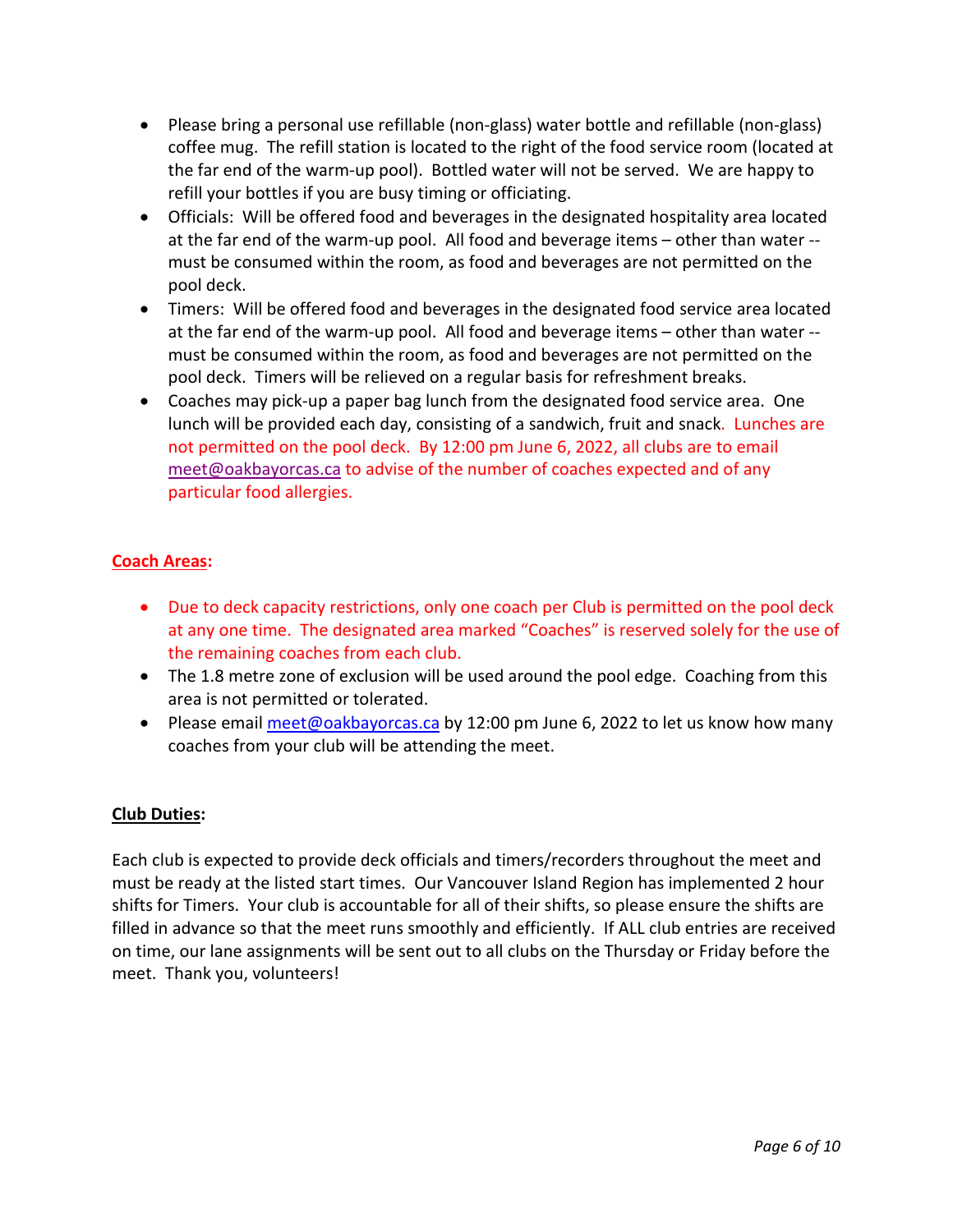## **Disqualifications: Special Rules:**

In keeping with Regional Policy, it is believed that swimmers learn the correct stroke best from their own mistakes. Disqualifications will be administered for rule infractions, in as gentle a manner as possible, for all divisions. **Coaches will administer disqualifications as in previous years' BCSSA VI Region meets, so please prepare your swimmers.** 

The following process will be used for disqualifications:

- 1. Deck official writes up infraction and turns in the DQ form to the Meet Referee.
- 2. Meet Referee provides the DQ slip to the DQ Official, who informs a Coach from the Swimmer's Club of the infraction.
- 3. Coach discusses the infraction with the swimmer.

## **Additional Information:**

- **A schedule of Club timing shifts/responsibilities will be posted on the north wall above the bleachers**.
- Bell Laps!! Prizes of Candy.
- The Silent Auction, offering a huge range of wonderful items, will be located behind the "Coach Spectator" area, near the doors exiting to the tent area. The Silent Auction will close each day at the start of the relays. Payment must be received before picking up your items, please.
- 50/50 draw Saturday and Sunday win money to spend at the Silent Auction!!
- Access to the recreational areas of the complex is prohibited, unless through paid admission.
- Parking is available free of charge in the SCP parking lot.
- No camping or overnight parking in the parking lot.
- Club tents are permitted on the grass field to the west of the pool. All clubs must cleanup their own area at the end of each day. In accordance with our Permit of Use, no loudspeakers or loud music is permitted outside of the SCP facility. The Oak Bay Orcas and the SCP cannot guarantee the safety of items in the club tents.
- Parking is prohibited in loading, fire or reserved areas.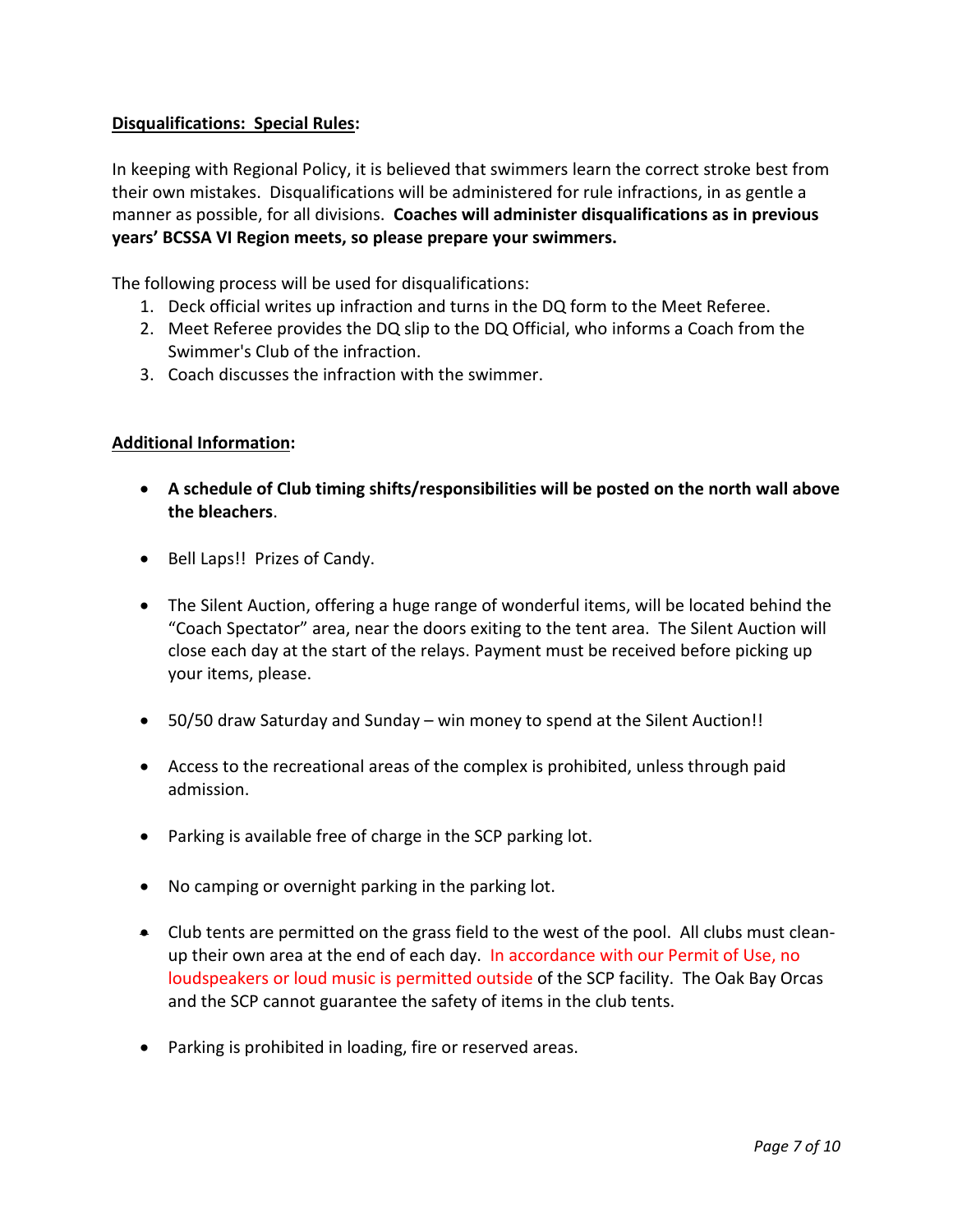- The SCP has yet to confirm the concession hours. Once we are advised, we will post to our website.
- **Please keep your area inside and outside the facility clean, litter pick-up is your Club's responsibility**. **Additional charges could be levied back to the offending club.**

## **Accommodation Suggestions:**

Please consult the BC Accommodation Guide for hotel, RV and camping listings. <http://www.tourismvictoria.com/hotels/>

Goldstream Provincial Campground

For bookings, consult [https://camping.bcparks.ca](https://camping.bcparks.ca/) and look for Goldstream Provincial Park in the "Park" dropdown.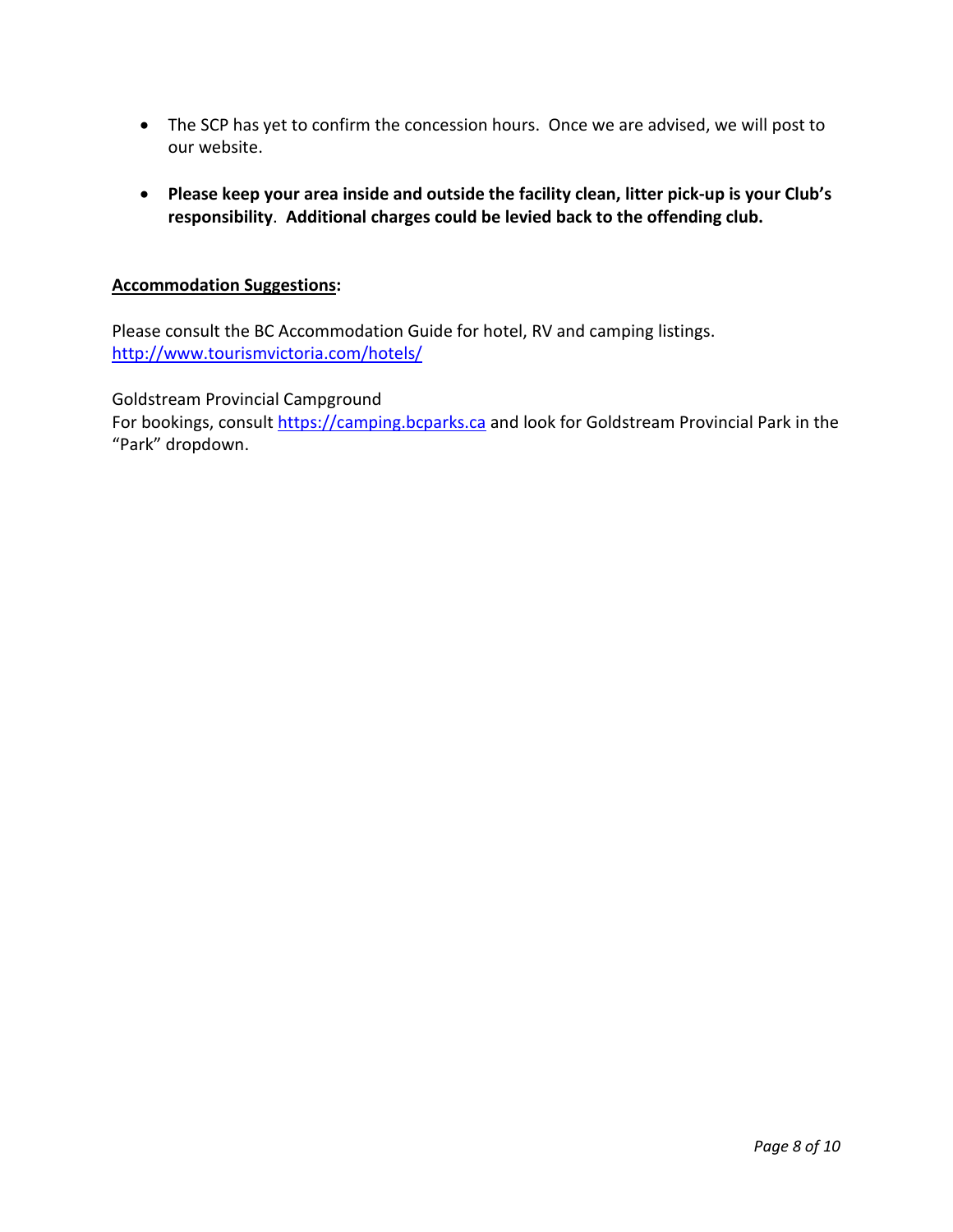**All** deck entries and scratches **must** be submitted to the Clerk of the Course by **12:10 pm** on **Saturday** and **8:10 am** on **Sunday**.

**Please Note**: These Deadlines are strict and will be enforced.

Please use the sheets below or those provided at the Clerk of Course table.

| <b>2022 Oak Bay Orcas Meet</b><br><b>DECK ENTRY Forms (June 11 &amp; June 12)</b> |               |                  |               |             |  |  |  |
|-----------------------------------------------------------------------------------|---------------|------------------|---------------|-------------|--|--|--|
| Coach: _<br><b>Club Name: _</b>                                                   |               |                  |               |             |  |  |  |
| Swimmer                                                                           | <b>BCSSA#</b> | <b>Birthdate</b> | Event # & Div | <b>Time</b> |  |  |  |
|                                                                                   |               |                  |               |             |  |  |  |
|                                                                                   |               |                  |               |             |  |  |  |
|                                                                                   |               |                  |               |             |  |  |  |
|                                                                                   |               |                  |               |             |  |  |  |
|                                                                                   |               |                  |               |             |  |  |  |
|                                                                                   |               |                  |               |             |  |  |  |
|                                                                                   |               |                  |               |             |  |  |  |
|                                                                                   |               |                  |               |             |  |  |  |
|                                                                                   |               |                  |               |             |  |  |  |
|                                                                                   |               |                  |               |             |  |  |  |
|                                                                                   |               |                  |               |             |  |  |  |
|                                                                                   |               |                  |               |             |  |  |  |
|                                                                                   |               |                  |               |             |  |  |  |
|                                                                                   |               |                  |               |             |  |  |  |
|                                                                                   |               |                  |               |             |  |  |  |
|                                                                                   |               |                  |               |             |  |  |  |
|                                                                                   |               |                  |               |             |  |  |  |